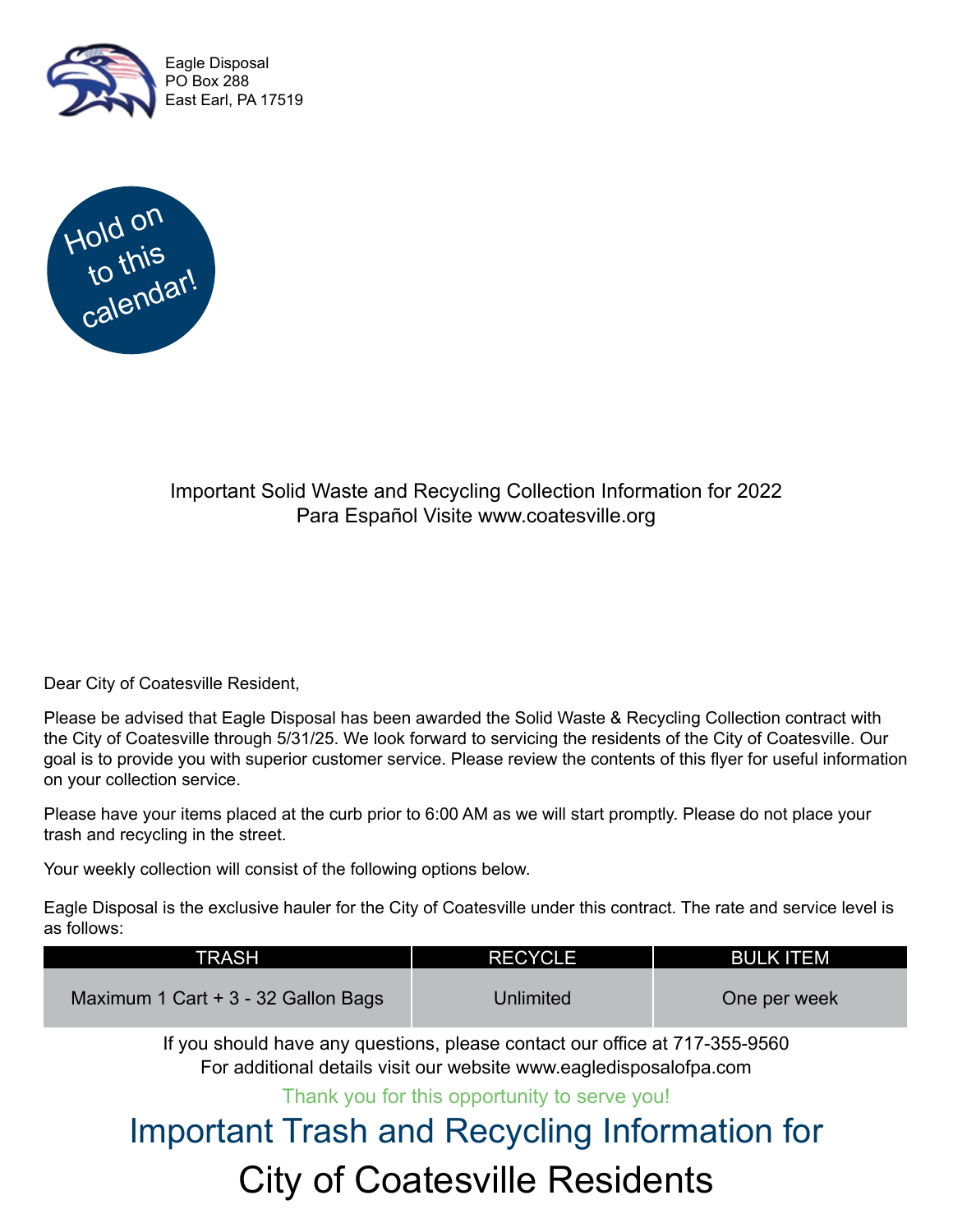#### 2022 City of Coatesville Trash & Recycling Collection Calendar

| <b>January</b> |              |    |    |    |    | February |                  |    |    |        |    | <b>March</b> |    |    |    |    |    |    |    | <b>April</b> |    |    |    |    |    |    |    |
|----------------|--------------|----|----|----|----|----------|------------------|----|----|--------|----|--------------|----|----|----|----|----|----|----|--------------|----|----|----|----|----|----|----|
| S              | M            |    | W  |    | Е  | S        | S                | M  |    | W      |    | Е            | S  | S  | M  |    | W  |    | F  | <b>S</b>     | S  | M  |    | W  |    | F  | S  |
|                |              |    |    |    |    |          |                  |    |    | $\cap$ | 2  | 4            | 5  |    |    |    |    | 3  | 4  | 5            |    |    |    |    |    |    |    |
|                | $\mathbf{r}$ |    | 5  | 6  |    | 8        | $6 \overline{6}$ |    | 8  | 9      | 10 | 11           | 12 | ĥ  |    | 8  | 9  | 10 | 11 | 12           | 3  | 4  | 5  | 6  |    | 8  | 9  |
| 9              | 10           | 11 | 12 | 13 | 14 | 15       | 13               | 14 | 15 | 16     | 17 | 18           | 19 | 13 | 14 | 15 | 16 | 17 | 18 | 19           | 10 | 11 | 12 | 13 | 14 | 15 | 16 |
| 16             | 17           | 18 | 19 | 20 | 21 | 22       | 20               | 21 | 22 | 23     | 24 | 25           | 26 | 20 | 21 | 22 | 23 | 24 | 25 | 26           | 17 | 18 | 19 | 20 | 21 | 22 | 23 |
| 23             | 24           | 25 | 26 | 27 | 28 | 29       | 27               | 28 |    |        |    |              |    | 27 | 28 | 29 | 30 | 31 |    |              | 24 | 25 | 26 | 27 | 28 | 29 | 30 |
| 30             | 31           |    |    |    |    |          |                  |    |    |        |    |              |    |    |    |    |    |    |    |              |    |    |    |    |    |    |    |

| <b>May</b> |    |    |    |    |    | <b>June</b> |    |                |    |                |    | July |    |                 |    |    |                 |    |    | <b>August</b>  |          |    |                |    |                |                |                 |
|------------|----|----|----|----|----|-------------|----|----------------|----|----------------|----|------|----|-----------------|----|----|-----------------|----|----|----------------|----------|----|----------------|----|----------------|----------------|-----------------|
| S          | M  |    |    |    | F  | S           | S  | M              |    | W              | т  | F    | S  | S               | M  | т  | W               |    | F  | <b>S</b>       | <b>S</b> | M  |                | W  |                | F.             | S               |
|            | C  | 3  | 4  | 5  | 6  |             |    |                |    |                | ≘  | 3    | 4  |                 |    |    |                 |    |    | $\overline{2}$ |          | 4  | $\overline{2}$ | 3  | $\overline{4}$ | $\overline{5}$ | $6\phantom{.}6$ |
| 8          | 9  | 10 | 11 | 12 | 13 | 14          | 5  | $6\phantom{1}$ |    | $\overline{8}$ | 9  | 10   | 11 | 3               | 4  | 5  | $6\overline{6}$ |    | 8  | 9              |          | 8  | 9              | 10 | 11             | 12             | 13 <sub>1</sub> |
| 15         | 16 | 17 | 18 | 19 | 20 | 21          | 12 | 13             | 14 | 15             | 16 | 17   | 18 | 10 <sup>°</sup> | 11 | 12 | 13              | 14 | 15 | 16             | 14       | 15 | 16             | 17 | 18             | 19             | 20              |
| 22         | 23 | 24 | 25 | 26 | 27 | 28          | 19 | 20             | 21 | 22             | 23 | 24   | 25 | 17              | 18 | 19 | 20              | 21 | 22 | 23             | 21       | 22 | 23             | 24 | 25             | 26             | 27              |
| 29         | 30 | 31 |    |    |    |             | 26 | 27             | 28 | 29             | 30 |      |    | 24              | 25 | 26 | 27              | 28 | 29 | 30             | 28       | 29 | 30             | 31 |                |                |                 |
|            |    |    |    |    |    |             |    |                |    |                |    |      |    | 31              |    |    |                 |    |    |                |          |    |                |    |                |                |                 |

| September |    |    |    |    |        | <b>October</b> |    |    |    |    |    | <b>November</b> |    |    |    |                |     |    |                | <b>December</b> |    |    |    |    |    |    |    |
|-----------|----|----|----|----|--------|----------------|----|----|----|----|----|-----------------|----|----|----|----------------|-----|----|----------------|-----------------|----|----|----|----|----|----|----|
| <b>S</b>  | M  |    | W  |    | F      | S              | S  | M  | т  | W  |    | F               | S  | S  | M  |                | W   |    | F              | <b>S</b>        | S  | Μ  |    | W  |    | F  | S  |
|           |    |    |    |    | $\sim$ | 3              |    |    |    |    |    |                 |    |    |    |                |     | ≘  | $\overline{4}$ | 5               |    |    |    |    |    | o  | 3  |
| 4         | 5  | 6  |    | 8  | 9      | 10             | 2  | 3  | 4  | 5  | 6  | $\overline{7}$  | 8  | 6  |    | $\overline{8}$ | 9   | 10 | 11             | 12              | 4  | 5  | 6  |    | 8  | 9  | 10 |
|           | 12 | 13 | 14 | 15 | 16     | 17             | 9  | 10 | 11 | 12 | 13 | 14              | 15 | 13 | 14 | 15             | 16  | 17 | 18             | 19              | 11 | 12 | 13 | 14 | 15 | 16 | 17 |
| 18        | 19 | 20 | 21 | 22 | 23     | 24             | 16 | 17 | 18 | 19 | 20 | 21              | 22 | 20 | 21 | 22             | -23 | 24 | 25             | 26              | 18 | 19 | 20 | 21 | 22 | 23 | 24 |
| 25        | 26 | 27 | 28 | 29 | 30     |                | 23 | 24 | 25 | 26 | 27 | 28              | 29 | 27 | 28 | 29             | 30  |    |                |                 | 25 | 26 | 27 | 28 | 29 | 30 | 31 |
|           |    |    |    |    |        |                | 30 | 31 |    |    |    |                 |    |    |    |                |     |    |                |                 |    |    |    |    |    |    |    |

**PLEASE REFER TO THE COLOR CODED MAP INSIDE THIS BROCHURE FOR YOUR COLLECTION DAY.**

| $\blacksquare$ = Monday Collection | $\blacksquare$ = Tuesday Collection | $\blacksquare$ = Wednesday Collection                                                      | $\blacksquare$ = Thursday Collection | $=$ Friday Collection |
|------------------------------------|-------------------------------------|--------------------------------------------------------------------------------------------|--------------------------------------|-----------------------|
|                                    | be delayed one day.                 | Observed holidays are noted in RED. Collection days that fall on or after the holiday will |                                      |                       |

#### BASIC RESIDENTIAL GUIDELINES

- Trash, Recycling, and one bulk item must be curb side by 6:00 AM on your scheduled collection day, which will be remaining the same.
- Trash must be placed in the mobile cart provided and in up to 3 32 gallon bags if needed.
- Bulk items that are too heavy to be lifted by two people will not be collected.
- No more than one (1) bulk item will be collected per residence each week.
- Call the City of Coatesville at 610-384-0300 to schedule collection of appliances containing freon (air conditioners, refrigerators, freezers, etc.).
- No construction debris will be collected curb side.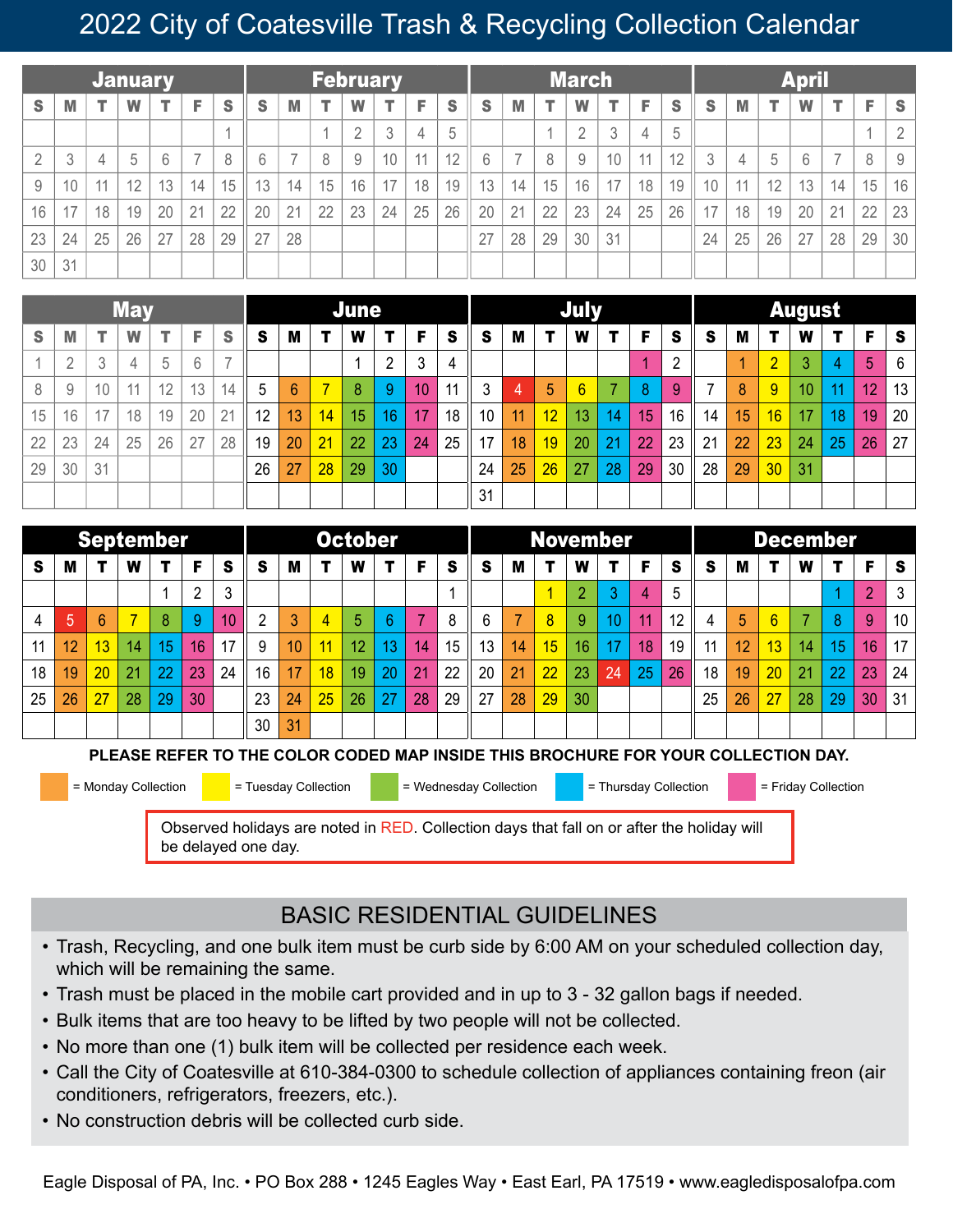#### Bulk Item Guidelines



City of Coatesville residents may dispose of one (1) bulk item per week through curb side collection. Please have your waste, recycling, and bulk item available for collection at the curb by 6:00 am on your regular collection day.

ACCEPTED MATERIALS – Furniture, mattresses, box springs, lawn mowers (oil and gasoline removed), plumbing fixtures such as toilets and sinks, three (3) 4 ft. rolls of carpet (tied).

NON-ACCEPTABLE MATERIALS – Appliances, chemicals, stains, liquids, batteries, automobile parts, hazardous waste, tires, commercial/industrial waste, construction materials (drywall, brick, block, lumber, shingles, tiles, concrete).

ADDITIONAL INSTRUCTIONS – Items which are too heavy to be lifted into a truck by two people will not be accepted. Additional trash bags are NOT considered a bulk item.

Appliances with Freon will be collected by appointment only. Please call the City of Coatesville at 610-384-0300 to schedule collection. (Items include but are not limited to air conditioners, refrigerators, freezers, etc.)

#### Tips on Proper Mobile Cart Placement



Please be advised that all mobile carts should be placed BEHIND THE CURB and not on the street. There should be nothing placed in the roadway that would impede or delay the removal of snow or ice from the road. The truck arm has the capability to reach past the curb in order to pick up your cans.

Here are some tips to ensure a smooth collection process:

- Set mobile cart out by your start time.
- Place mobile cart with the lid opening towards the road.
- Do not place cart in the roadway.
- DO NOT block walkways with carts.
- Place carts at least THREE FEET APART from each other and mailboxes, fire hydrants, low hanging trees or shrubs, parked cars, or utility poles - so trucks can easily access the cart.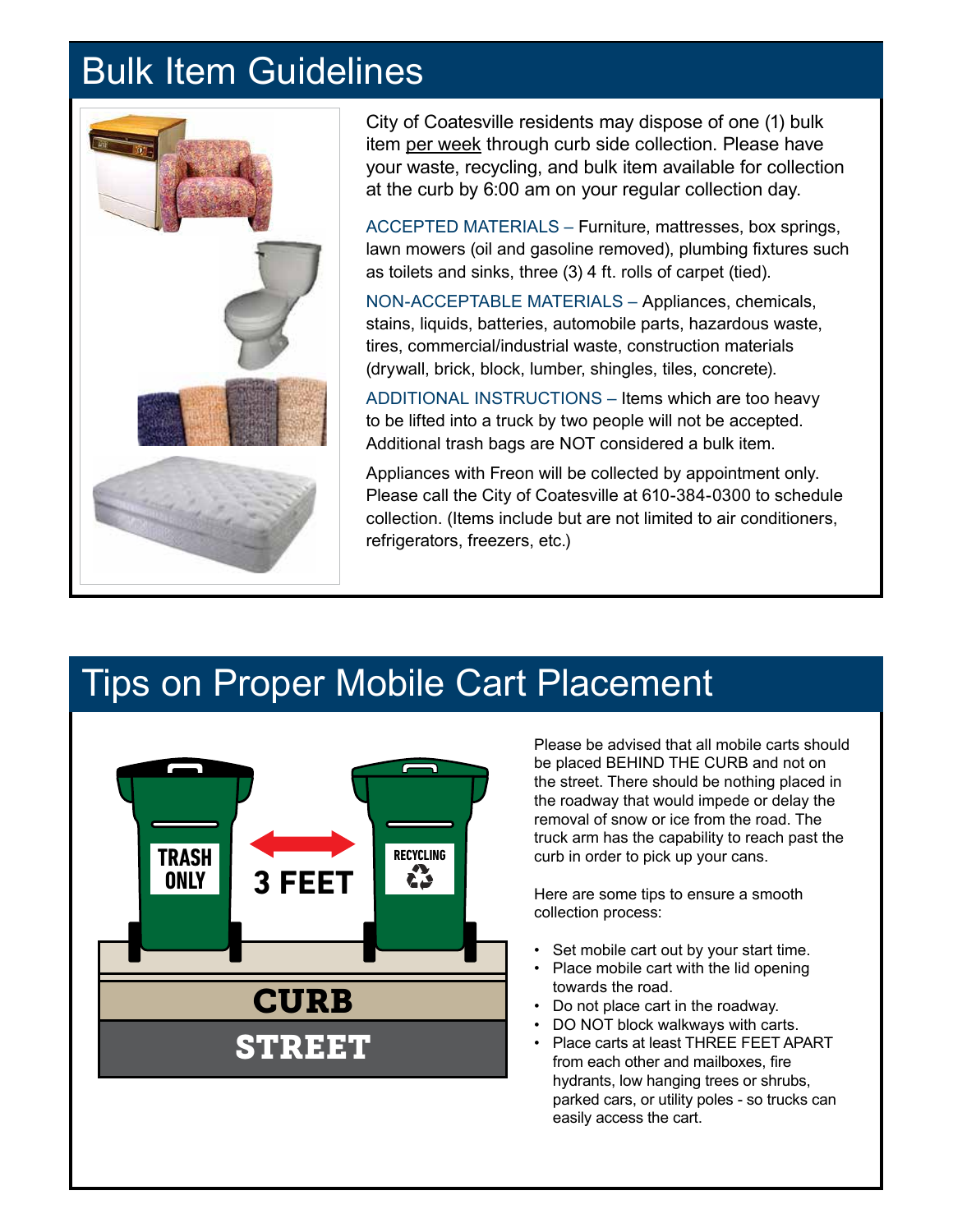### RECYCLING GUIDELINES



**It's Easy!** When you recycle with Eagle Disposal, you put all your recyclables into a specially designated container. a specially designated container.

## RECOMMENDED RECYCLABLES



CANS Aluminum & Steel



Clean Bottles & Jars All Colors





CARDBOARD Dry & Flattened, No Food Contact



Clean Food & Cereal Boxes

## WHEN IN DOUBT $\rightarrow$  THROW IT OUT!

DO NOT PLACE THE FOLLOWING ITEMS IN YOUR RECYCLE BIN